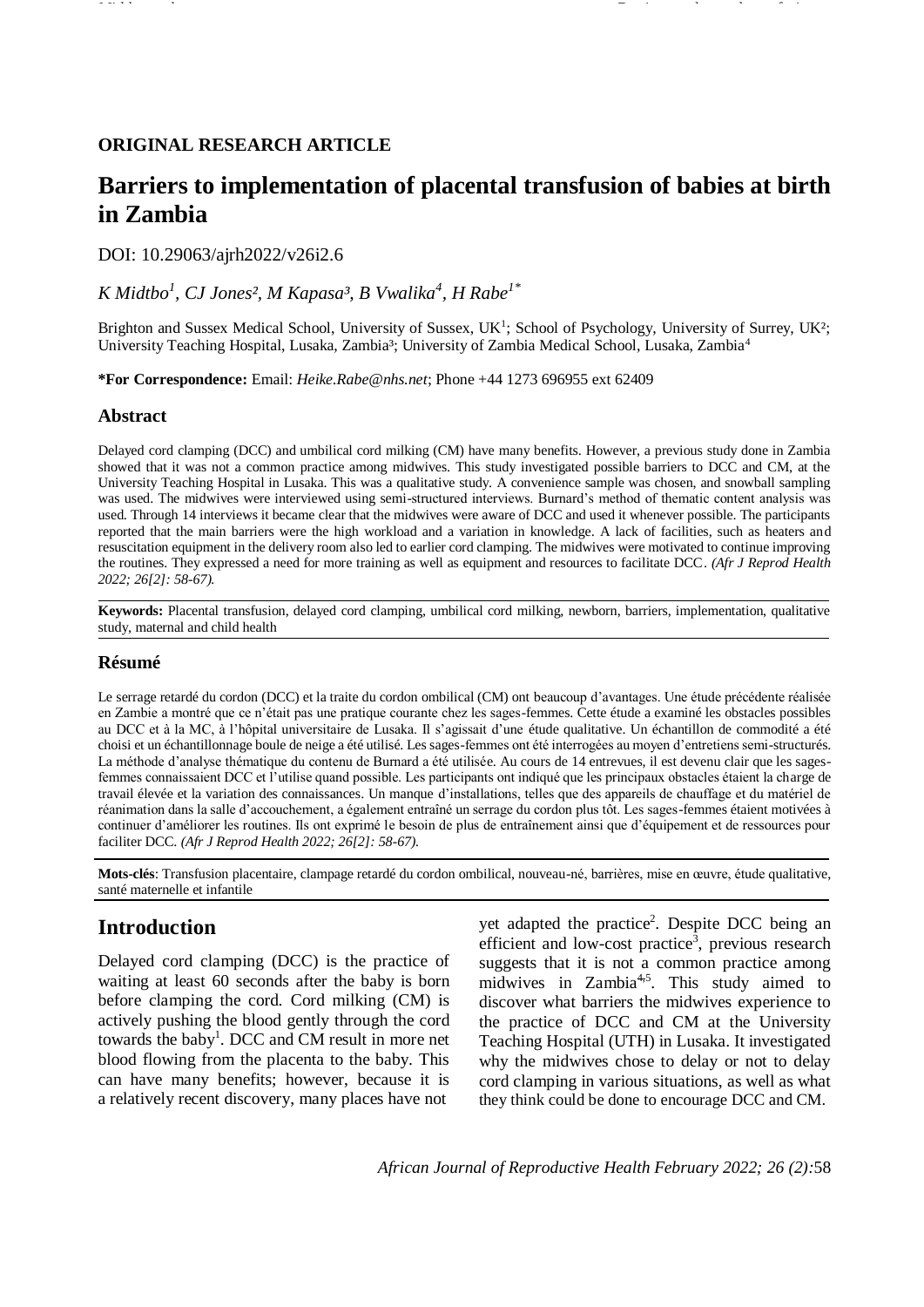## *Benefits of DCC and CM*

DCC increases the baby's blood volume directly after birth, which reduces the risk of the baby needing blood transfusion. In addition to ensuring an adequate blood volume, DCC provides the necessary iron stores. The increased iron stores can have long-term developmental benefits, by lessening the risk of iron deficiency anemia for up to six months after birth<sup>1</sup>. Iron deficiency during infancy can influence the development of the child<sup>6</sup>. DCC supplies an increase in the baby's hematocrit and hemoglobin<sup>1</sup>. Furthermore, DCC leads to a significantly increased birth weight for the baby<sup>7</sup>. The lungs receive more blood after birth. Many experts reason that a lot of this blood is provided from the placenta if the cord clamping is delayed or cord milking utilized<sup>2</sup>. Additionally, DCC can help prevent hypothermia by improving the circulation and perfusion $2$ .

DCC and CM can be particularly beneficial for premature babies<sup>1</sup>. DCC in premature babies increases hemoglobin, hematocrit, red blood cell flow, cerebral oxygenation and blood pressure. This leads to a decreased risk of intraventricular hemorrhage, late onset sepsis and necrotizing enterocolitis. Premature babies who receive DCC are less likely to need surfactant, blood transfusions or mechanical ventilation<sup>1,2</sup>. Delaying cord clamping in premature babies has been shown to reduce mortality, regardless of whether the baby was born by caesarian section or by vaginal birth  $3$ . Nearly all babies born before weeks 33 of gestation suffer from anemia and as a result premature babies often need a transfusion of red blood cells. Both DCC and CM can reduce the risk for needing a transfusion in preterm infants<sup>8</sup>. The extra blood from the placenta can help stabilize the circulatory system in the first day of life<sup>9</sup>. Rabe *et al*. found that milking the cord four times achieved similar results as delaying cord clamping by 30 seconds<sup>9</sup>.

## *Challenges*

While there are a few theoretical complications to DCC, not many of these have been observed<sup>2</sup>. There has been recorded less than a 2% higher risk of jaundice when DCC is preformed  $3,7$ . However, very few studies have reported an increased need for phototherapy<sup>2</sup>. Hypothermia is also of concern. It is an important contributor to neonatal mortality, particularly in sub-Saharan Africa<sup>10</sup>. Studies have so far not shown any increase of hypothermia when DCC is utilized<sup>2,5</sup>. To help prevent hypothermia while delaying the cord clamping, the baby can be wrapped in a warm, sterile, blanket. Gentle stimulation can also help<sup>2</sup>.

DCC in relation to resuscitation is much discussed. Clinicians might worry that DCC can prevent resuscitation from starting immediately. On the other hand, the babies who would benefit the most from DCC are the babies who are sick or premature. After the baby is born, the placenta continues to function as a form of respiratory support for the baby, and can help the onset of breathing<sup>2</sup>. Many settings require the baby to be transferred for resuscitation. In this case, the WHO recommends clamping the cord early<sup>1</sup>. Milking the cord can produce similar results as DCC, in a shorter time and can in some cases be an alternative if it is not possible to delay<sup>2</sup>.

### *Implementation*

To implement DCC successfully the operational and logistical issues need to be assessed and addressed and the stakeholders need to be educated on why DCC is good for the baby. The practical aspects need to be addressed and guidance in a practical situation would be beneficial<sup>11,12</sup>. There needs to be an understanding of the obstacles and the approach needs to encompass multiple disciplines, including midwifes<sup>12</sup>. To sustain the changes in cord clamping practice there is a need for continuing reeducation and support $^{13}$ .

Some studies emphasized the importance of clear guidelines for implementation of DCC. Education and discussion on how, when and why the use of DCC is important, as well as training on the practical techniques seemed to have positive effects on<sup>12, 14</sup>. For successful implementation, it is important to have a protocol with clear guidelines on the use of  $DCC^{12}$ .

### *Zambian context*

In 2011 58% of children under 5 in Zambia where anemic $16$  and as DCC is a low-cost way to reduce iron deficiency<sup>3</sup>, it could greatly benefit infants in Zambia. However, a study done among midwives,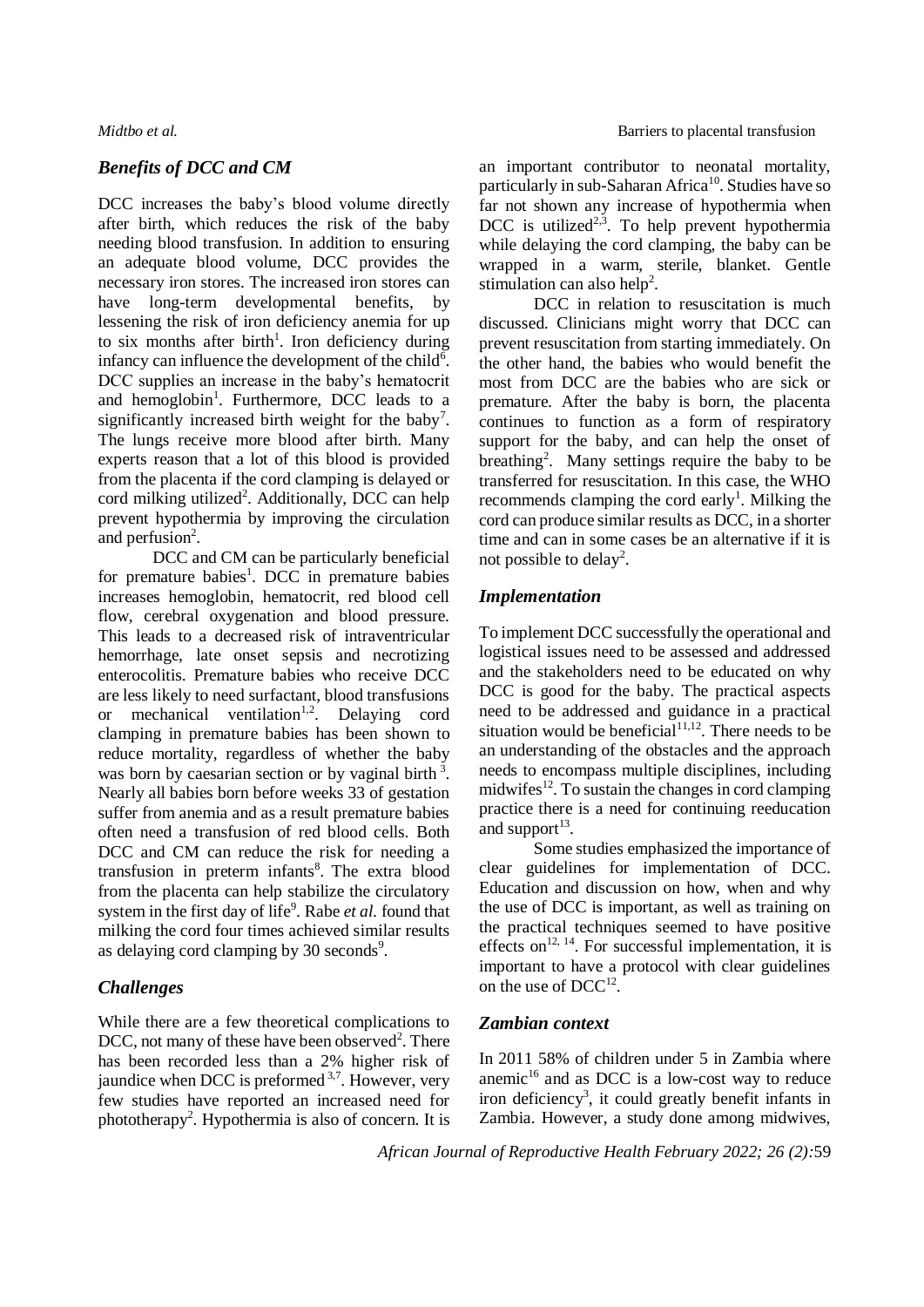in different settings around Zambia, showed that DCC was not a common practice. One of the reasons given for clamping the cord early was a fear that delaying might lead to an increased risk of mother-to-child transmission of HIV<sup>5</sup>. The UTH had a guideline regarding DCC that stated that the clamping should be delayed by one to three minutes. This guideline was, however, not available at the ward due to renovations and our study period.

## **Methods**

A qualitative approach was chosen because qualitative data seeks to create a more in depth understanding of the participants´ thoughts and opinions about the subject<sup>17,18</sup>. The setting was the University Teaching Hospital in Lusaka. Given the pressures on midwives and anticipated difficulties accessing participants, convenience sampling by snowballing was utilised<sup>19,20</sup>. The already established contact with the UTH facilitated the finding of a local gatekeeper and supervisor. The gatekeeper had a position at the hospital that enabled them to introduce the research and help with recruitment.

The inclusion criteria for participants in this study were:

- 18 years or older
- Practicing midwife
- Working at the UTH, Labour ward, in Lusaka
- Involved in more than one delivery a month
- Able to give consent
- Speaks English

Semi-structured interviews were chosen as a method because it is well suited for gathering qualitative data. They give an insight, both into the topic of the conversation, the participants' thoughts, and opinions, and how they express them. It is an iterative process where new themes arising during interviews can be added to the topic guide for later interviews<sup>20</sup>. The interviews were recorded and transcribed verbatim. To analyze the interviews, Burnard's method of thematic content analysis was chosen. The aim of this method is to organize the results in a category system, linking together the issues and themes that were addressed during the interviews. The data from the interviews should be thoroughly studied and divided into as many categories as necessary<sup>21</sup>.

All participants were given an information sheet to read before providing written informed consent prior to the interviews. They were given the opportunity to ask questions before they signed the consent form. The transcripts were fully anonymized and referred to by pseudonyms.

## **Results**

Each interview lasted between 15 and 25 minutes and took place during the workday, when the participant was available. Thirteen of the 14 interviews were recorded as one participant declined to be recorded. Instead, extensive notes were taken during and immediately after the interview. The transcripts were analysed and organized into four different themes with subthemes (see Figure 1).

## *Knowledge*

The participants mentioned different times when they thought clamping would be ideal (see Table 1). The UTH had guidelines on how/when the cord clamping should be performed. This guideline states that the clamping should be delayed by one to three minutes. The guideline was however not available at the ward because of ongoing renovations. There had also been a workshop on DCC at the UTH in 2016. Eight of the midwives had attended this workshop. Throughout the interviews, several participants stated that they would like to get more training on DCC, both to learn more, and to refresh the knowledge. Not everyone had heard of CM, and some who had heard of it did not use it. There was less knowledge of the benefits of CM and many mentioned less blood-spillage as the only benefit (see Table 2).

*"You would avoid that splash of blood, so definitely you would milk it." (P10).*

## *Workload*

The workload was one of the main barriers brought up by the participants. They reported delivering between two and ten babies per shift. The workload would vary, and night shifts were often extra busy. The midwives stated that if they were very busy, they would often cut the cord early (see table 2).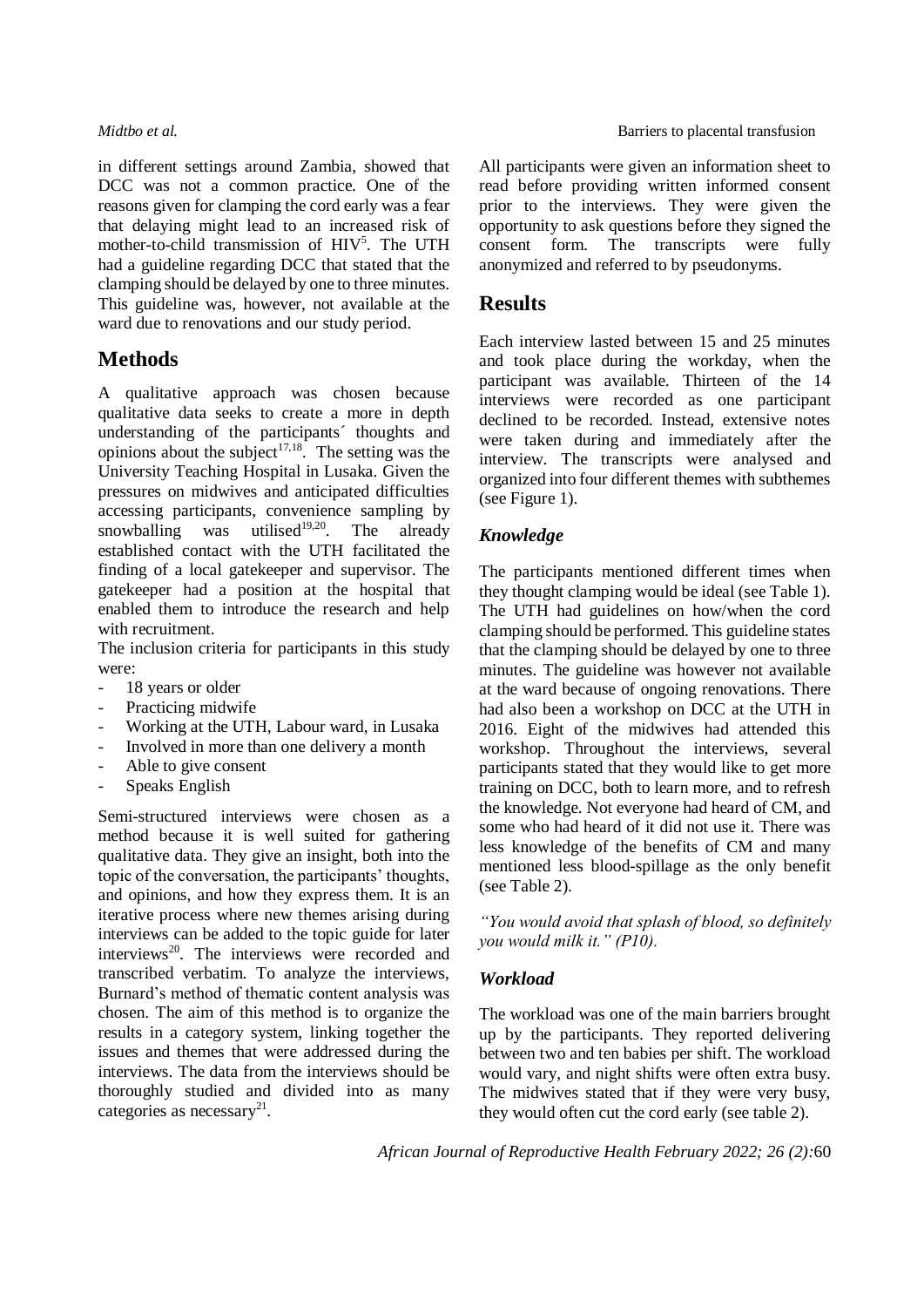

Figure 1: Analysis; Themes and subthemes

**Table 1:** Background of participants

| <b>Characteristic</b>            | Answer       | Number/<br>frequency |
|----------------------------------|--------------|----------------------|
| Years as a midwife               | $0-2$ years  | 6                    |
|                                  | 3-5 years    | 5                    |
|                                  | 6-8 years    | 3                    |
| Years at the university          | $0-1$ year   | 4                    |
| teaching hospital<br>in          | 2-3 years    | 7                    |
| Lusaka                           | 4-5 years    | 3                    |
| Worked anywhere else as          | Yes          | 5                    |
| a midwife                        | No           | 9                    |
| Learned delayed cord             | Yes          | 8                    |
| clamping in midwifery            | No           | 6                    |
| school                           |              |                      |
| Time routinely waited            | 1-3 minutes  | 5                    |
| before cord clamping 3-5 minutes |              | 6                    |
| after birth                      | 5-10 minutes | 3                    |

*"You are delivering one, then you may find that there's another one or two of them, they are also in second stage, they're about to deliver, so in that case you can't delay the clamping." (P14).* 

*"The number of midwives, at night there are very few compared to the number of patients that we receive." (P1)* 

### *Baby-related factors*

The participants reported clamping the cord early if the baby needed resuscitation.

*"If I'm in a hurry, baby needs resuscitation, I just end up clamping and going." (P8)*

The resuscitation equipment was not situated in the same room as the laboring mothers. As a result, whenever a baby needed resuscitation, they had to be taken away from the mother (see table 2). One midwife stated that if the baby needed resuscitation, she would milk the cord once before clamping. Several of the participants expressed a wish for more resuscitation equipment closer to the mothers.

*"I think we would need resusciteas near the, the mothers." (P14)*

Throughout the interviews, hypothermia was talked about as a challenge to DCC.

*"Half the time you want, by all means to get the baby to the warmer room as fast as possible. So, you just cut there and then" (P10)*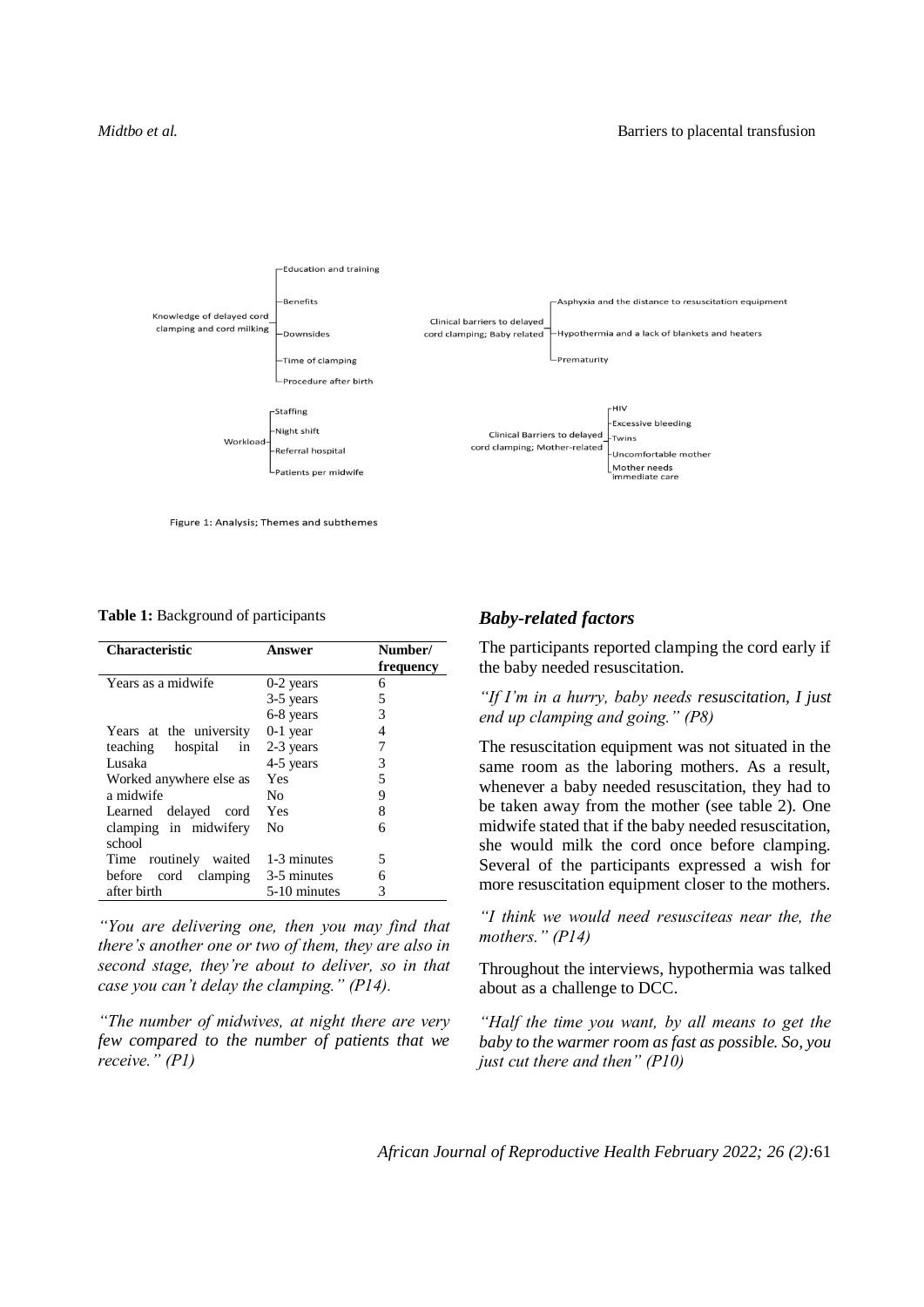**Table 2:** Quotes

| <b>Topic</b>   | Quote                                                                                                                                                                                                                            |
|----------------|----------------------------------------------------------------------------------------------------------------------------------------------------------------------------------------------------------------------------------|
| Procedure      | "After two to three minutes you measure two centimeters from the stump, the cord stump, yeah, then you your                                                                                                                      |
|                | forceps there. Then you measure about three to five centimeters and put another forceps. You clamp, then you<br>cut the cord." $(P1)$                                                                                            |
| Benefits<br>of | "It's also the prevention of hypothermia. [] It also reduces the risk of need for blood transfusion. And also                                                                                                                    |
| <b>DCC</b>     | improves the baby-mother bonding, and it also improves the baby's immune system." (P10)                                                                                                                                          |
|                | "I don't know, it's just that activity that the baby gives that is different when you just clamp. That's what I                                                                                                                  |
|                | noticed anyway." (P7).                                                                                                                                                                                                           |
|                | "Just for the bonding of the baby and the mother. Just those few minutes." (P3)                                                                                                                                                  |
| Cord           | "Most of the times I do both. It's very rare that I just milk. In the event that the baby is gasping, I don't delay;                                                                                                             |
| Milking        | instead I milk, and then apply the cord clamp." (P11)                                                                                                                                                                            |
|                | "I saw someone do it yesterday, in theatre, yeah. One of the doctors showed me how to do it." (P4)                                                                                                                               |
|                | "So just have it clear away from where you are supposed to cut from, so you don't have the spillage and all"                                                                                                                     |
|                | (P4)                                                                                                                                                                                                                             |
|                | "At first, I thought it was because they were avoiding when the flush of blood when cutting, but they were like,<br>no it is to assist the baby have more blood and improve the HB." (P8)                                        |
| How<br>they    | "When I was at school they taught us to delay the cord for three to five minutes, before we clamp." (P5)                                                                                                                         |
| learned        |                                                                                                                                                                                                                                  |
|                | "In our midwifery course they never mentioned about delayed cord clamping." (P13).                                                                                                                                               |
|                | "When I came to the UTH there was a workshop on delayed cord clamping. Yes, it was very educative, so since                                                                                                                      |
|                | that time that I delayed cord clamping." (P5)                                                                                                                                                                                    |
|                | "With time it sank in and with more practice" (P10).                                                                                                                                                                             |
|                | "The first time I tried it I thought maybe I was just wasting time" (P7)                                                                                                                                                         |
| Workload       | "When we have enough staff, with students around, it is easier. You can practice the delayed cord clamping.                                                                                                                      |
|                | When we are short staffed maybe we are just four-, a few midwifes, the other two have gone to theatre, and there                                                                                                                 |
|                | are two remaining, it's a challenge." (P13)<br>"Especially in the night you find that you have about three or four women pushing at the same time." (P10).                                                                       |
|                | "So, we receive a lot of referrals, especially in the afternoons and night, or the weekends. [] because they don't                                                                                                               |
|                | have a doctor on call." (P3).                                                                                                                                                                                                    |
|                | "This is a referral hospital, so everyone is sent here. For complications" (P7).                                                                                                                                                 |
| Resuscitation  | "Delaying the cutting of the cord, it also helps, it's another way of resuscitating the baby."(P12).                                                                                                                             |
|                | "If everything is okay, then you defiantly have to do it. But if there is need for resuscitation, either on the mother                                                                                                           |
|                | or on the baby, you just have to go ahead and clamp." (P10)                                                                                                                                                                      |
|                | "We are expecting that there will be an asphyxiated baby, there is a team that is called around to help in the                                                                                                                   |
|                | delivery." (P13).                                                                                                                                                                                                                |
|                | "Cause there is a distance from where we conduct deliveries, to where the resuscitaire is. We only have one,<br>stationed in the nursery. So, if you find that baby may need advanced resuscitation, we have to carry that baby. |
|                | Making sure that the baby is warm to the nursery, from the delivering bed, which is about seven, eight or nine or                                                                                                                |
|                | ten meters away." (P11)                                                                                                                                                                                                          |
| Hypothermia    | "Sometimes I think we might expose the babies to hypothermia, because of the distance" (P14).                                                                                                                                    |
|                | "It's is not much nappies or linen for the baby, so in that case you need to rush to clamp the cord and keep the                                                                                                                 |
|                | baby warm in the nursery." (P13).                                                                                                                                                                                                |
|                | "We have to ensure at all times that the baby is kept as warm as possible." (P13).                                                                                                                                               |
| Prematurity    | "Actually, with a premature baby we really need to do that [delay]." (P6).                                                                                                                                                       |
|                | "The premature, then we tend to act fast, yeah, so we can properly provide warmth." (P4)                                                                                                                                         |
|                | But it's important that we delay, but in the proses of delaying, I think, we also delay care that the baby is supposed<br>to receive from other experts.(P4)                                                                     |
| HIV-positive   | "I think for me I don't take chances, I don't wait, even if the mother is on medication." (P14)                                                                                                                                  |
| mother         |                                                                                                                                                                                                                                  |
|                | "There is fear that the baby can be exposed to the virus." $(P13)$                                                                                                                                                               |
| Mothers        | "Others are okay, but others-. like I said, one of the challenges is that we also receive adolescent mothers. You'd                                                                                                              |
| reaction       | explain to them, the baby will be laying here on the abdomen, then we will delay the cord clamping, but others                                                                                                                   |
|                | would, they would withdraw. They wouldn't want to get the baby right there and then, wouldn't want to touch                                                                                                                      |
|                | the baby; I know that, so, that is one of the things."<br>( P10)                                                                                                                                                                 |
|                | "Cause they are there as fourteen year olds, twelve year olds delivering" (P10)                                                                                                                                                  |
|                | "They may be already scared [] some just, actually freak out when you put the baby on they actually just                                                                                                                         |
|                | so you have to be careful  yeah they might move and they even fall down]" (P7)                                                                                                                                                   |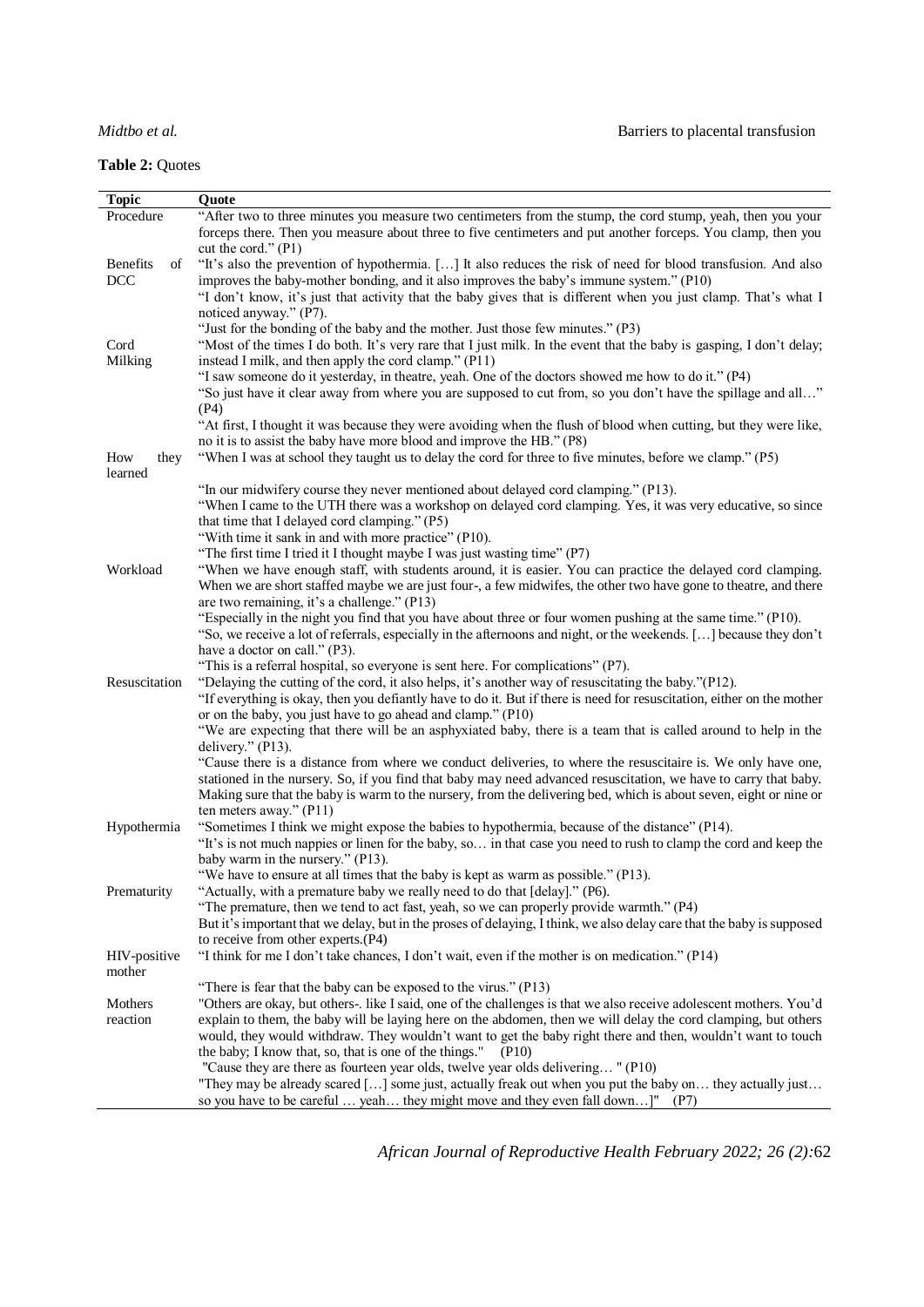| Mother        |    | "Maybe she needs resuscitation; there is no need for you to delay cord clamping." (P8).                      |
|---------------|----|--------------------------------------------------------------------------------------------------------------|
| need          | of |                                                                                                              |
| resuscitation |    |                                                                                                              |
|               |    | "In case the baby is asphyxiated I should not delay to cut the cord. Cause that baby will need resuscitation |
|               |    | immediately." (P5).                                                                                          |
| Suggestions   |    | "We need more, maybe trainings, or just meetings, maybe workshops, so at least they emphasize on the         |
|               |    | importance of delayed cord clamping." (P1)                                                                   |
|               |    | "We could have someone come and then on each shift, talk about the delayed cord clamping. So that we have    |
|               |    | more knowledge, more understanding and as to why, add more benefits also. [] because I believe, in the       |
|               |    | medical world, the learning does not end." (P3)                                                              |
|               |    | "I think ah, the best thing is staffing. More midwives need to be employed" (P2)                             |
|               |    | "So, I can just recommend that every room, it's possible that every room should have a resuscitaire." (P6)   |

The midwives explained that the only room with proper heating was the nursery. This was particularly a problem in the winter months and at night. Several of the midwifes reported clamping the cord early, so they could hurry the baby to the nursery.

*"Cause at some point you find when it's about 4am or 3am it is very cold, then you are rushing, you want to keep the baby warm." (P12)*

Some of the other midwifes did however stated that drying the baby and leaving it on the mother's abdomen could be sufficient while delaying the clamping. Access to more heaters and blankets, was mentioned as a possible improvement.

There were different opinions among the participants on whether cord clamping should be delayed if the baby was premature. Many thought it was okay to delay if there was no immediate danger to the baby.

### *"We try our best to delay. The same applies to the preterm babies." (P2)*

Nevertheless, there was a consensus that premature babies were more often in need of resuscitation and other lifesaving treatment that might lead to the cord being clamped early. While many delayed if the baby was in no immediate danger, three believed cutting the cord early was best for premature babies.

### *"A premature baby you expect that erm, any minute or any time, that baby may fail to breathe (P14).*

One of these expressed concerns that, in delaying the cord clamping, she would delay the care the baby was supposed to receive from experts (see table 2). One participant mentioned having read that DCC could lead to a premature baby getting to much blood.

*"That's what I was told. It's not good to wait. It's like, when you just let the blood flow, it's like its overloading the system, but form what I think, I don't think so. But that is what I read." (P7).*

## *Mother-related factors*

While eight of the participants said, they would still delay if the mother were HIV positive; the other six reported that they would not. The participants who did not delay explained that it was important to reduce the risk of mother-to-child transmission as much as possible.

### *"If the mother is HIV-positive I'll quickly clamp the cord." (P6)*

For some it made a difference if the mother was on medication for HIV. They said that if the mother had taken her medication for six months they would delay.

### *"Yeah, I do the same [delay the clamping], unless the mother hasn't been on the treatment." (P5)*

The issue of DCC during twin births did not come up until the fourth to last interview. As such, it was not explored with the previous participants. In the interviews where it became a topic, the participants stated that a second baby could affect the time of cord clamping on the first baby.

*"In such an instance, it's better to clamp, and then assess for the position of the second baby" (P11).*

Two of the participants had experienced mothers who did not want their babies to be put on their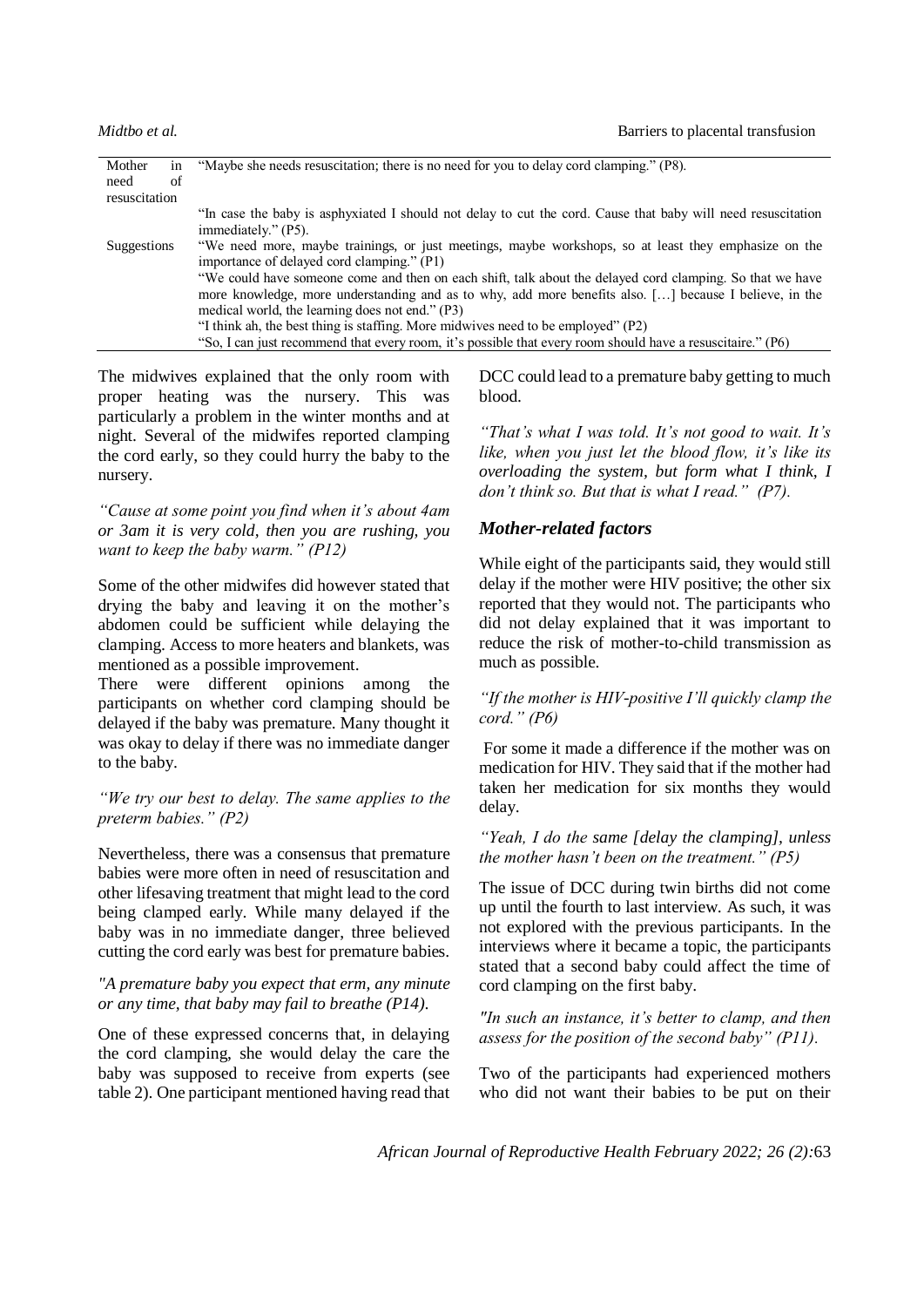abdomen. They said that some would panic when the baby was placed on their abdomen.

### *"They may be already scared" (P7).*

One of the midwives explained that these were often adolescent mothers.

*"Cause they are there as fourteen-year-olds, twelve-year-olds delivering "(P10).*

She went on to say that in some cases she would not delay the clamping and cutting, in fear that the mothers panicking could lead to the baby getting hurt.

There were mentions of other complications that could lead to early cord clamping as well. For instance, one midwife mentioned clamping early if the mother was bleeding excessively, or if she was having a seizure.

## **Discussion**

The goal of this study was to find out what barriers the midwives at the UTH in Lusaka experience to performing DCC, as well as what they think can encourage the use of DCC. The main barriers that were expressed were a lack of facilities and a high workload. The lack of resuscitation equipment, blankets and heaters resulted in a need to move the baby to a different room quickly. The workload was a problem because many midwives felt they did not have time to delay the clamping. There was also a variation in knowledge, particularly regarding CM and its benefits. Lastly, there was a difference in opinions of whether underlying conditions like prematurity or an HIV-positive mother would warrant early cord clamping.

The workload appeared to be a significant barrier to DCC. The lack of health professionals, such as midwives, in Zambia<sup>22</sup>, might be contributing to the high workload. The midwives described situations where they had to run from one birthing mother to the next and therefore cut the cord early. One of McAdams *et al*<sup>11</sup> most important steps to implementing DCC was assessing and addressing logistical and operational issues $<sup>11</sup>$ . DCC</sup> is, however, not a time-consuming procedure and it can be argued that workload therefore should not be a big barrier. It is possible that compliance to guidelines might be better with proper planning and time-management. The workload, and managing it, seems to be one issue that can be addressed at the UTH.

The need for resuscitation came up as one of the biggest barriers to DCC and CM. A study from Uganda has found similar tendencies, where a lack of equipment created difficulties in implementing new procedures $2<sup>3</sup>$ . All the participants agreed that they would clamp early if the baby needed resuscitation. This is in accordance with the WHO's recommendations<sup>1</sup>. However, it could be beneficial to be able to perform DCC when the baby needs resuscitation, as DCC can help the onset of breathing<sup>11,2</sup>. A few of the midwives had noticed that delaying could help the baby start crying (see table 2).

The cold delivery rooms were of concern to many of the midwives. While there has been no registered increase in hypothermia when utilizing DCC, it is a hypothetical risk<sup>2,3</sup>. The extra blood the baby receives might help to prevent hypothermia by improving circulation and perfusion. This does not, however, mean hypothermia is not a valid concern<sup>2</sup>. Hypothermia is a significant cause of neonatal mortality in sub-Saharan Africa<sup>10</sup>. An easy solution to this would be to have enough blankets available. A lack of blankets was brought up by one of the midwives, which is another example of how lack of equipment can affect the implementation of  $DCC^{23}$ .

It is possible to cut off a long segment of the umbilical cord right after birth and then milk it, so the baby receives some of the extra blood<sup>2</sup>. Only two of the participants mentioned clamping and cutting of a long segment of the umbilical cord when they needed to resuscitate the baby. Another solution could be to milk the cord before cutting it and taking the baby to be resuscitated<sup>1</sup>. However, few of the midwives in this study were aware of the benefits to milking the cord.

According to Mwamba<sup>4</sup> and Vivio *et al*<sup>5</sup>, DCC is not a common practice among midwives in Zambia $4.5$ . By contrast, every midwife in this study practiced DCC. There could be various reasons for this difference. For instance, Mwamba<sup>4</sup> and Vivio et *al*5 reported on midwifery practice from across the country. It is possible that there are different routines at the various clinics/hospitals in different regions. Moreover, there had been a workshop on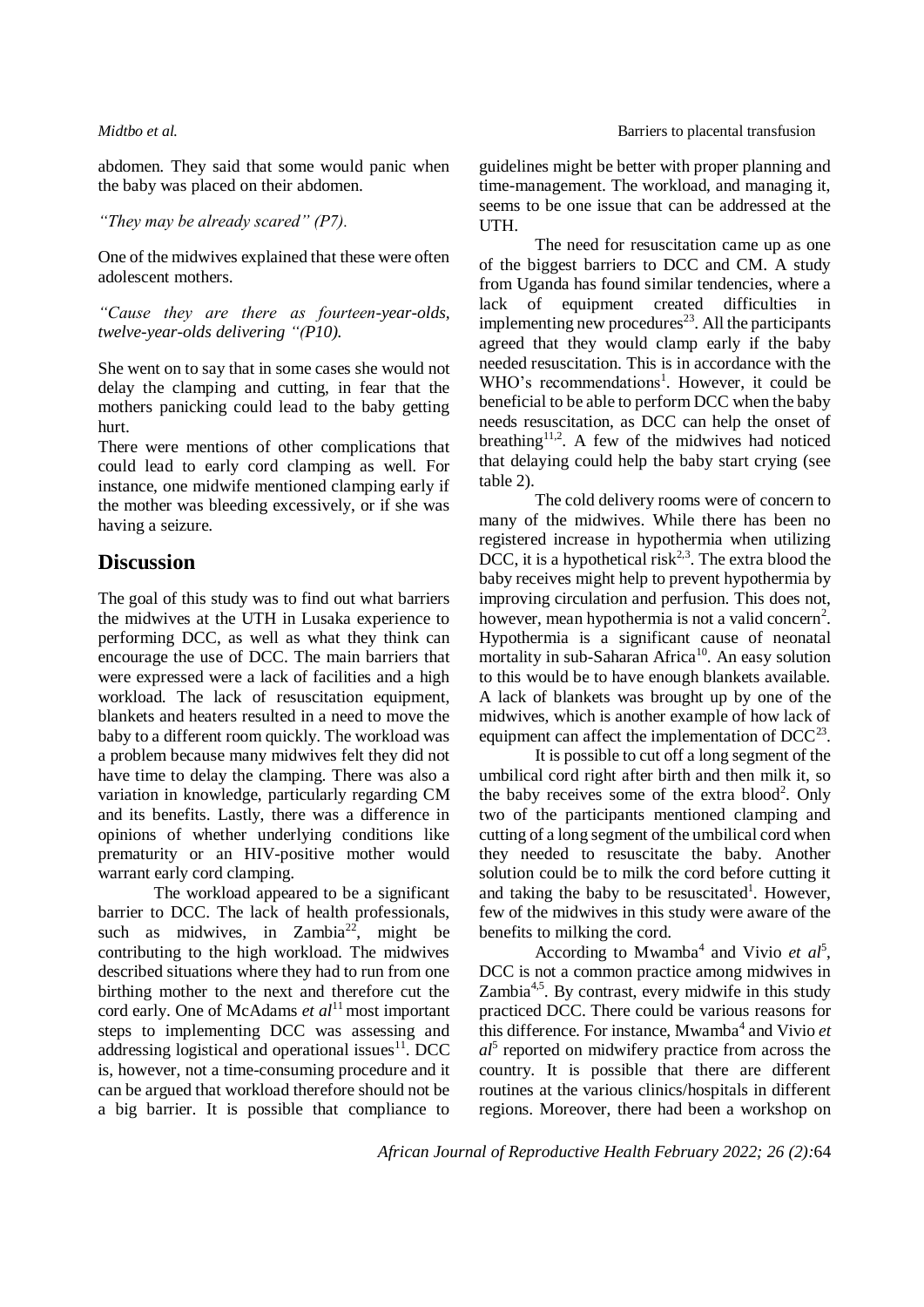DCC at the UTH in 2016. CM was not as widespread as DCC. Notably, those who were aware of the benefits of CM, were among those who used it regularly. Only two of the participants used CM when in a hurry. Yet, it is when there is a need to be quick that CM is most useful as an alternative to  $DCC<sup>1</sup>$ .

There are various opinions as to what cord clamping strategy is best when the baby is premature. On one hand, premature babies are among those who could benefit from  $DCC<sup>3</sup>$ . Premature babies are often anemic and in need of blood transfusion. DCC can help prevent this  $\frac{8}{3}$ . Even delaying by just 45 seconds can make a difference<sup>2</sup>. On the other hand, premature babies are also at a higher risk of complications, such as hypothermia, and are more likely to need resuscitation or other intervention quickly<sup>1</sup>. This dilemma was reflected in the various opinions of the participants, many of whom were afraid that delaying the cord clamping would also delay the urgent care the baby might need.

There were likewise different views on whether DCC was appropriate when the mother is HIV-positive. Studies done in Uganda and Zambia showed similar tendencies. There was a fear of mother-to-child transmission of HIV, resulting in early cord clamping<sup>5,23</sup>. Only one study was found on whether DCC leads to an increased risk of mother-to-child transmission of HIV, suggesting there is a need for further research on the topic. They found no increased risk<sup>24</sup>. A baby with a HIVpositive mother has an increased risk of anemia and can therefore benefit greatly from  $DCC^{24}$ . According to the WHO, the benefits of delaying the clamping for up to 3 minutes, outweighs the risks<sup>1</sup>.

In order to increase the use of DCC at the UTH, these barriers would need to be addressed. Continued education, and discussion using the Plan-Do-Study-Act approach, is a potential way to tackle the varying degrees on knowledge about DCC and  $CM<sup>12</sup>$ . Liu *et al*<sup>13</sup>, wrote that practical guidance and repeated reeducation over time is important for  $\overrightarrow{DCC}$  to become routine<sup>13</sup>. In accordance with this, one participant found that changing her routine was a challenge when she learned about DCC. Saying it became easier with practice. Giving the information about DCC or CM only once, can result in the practice being adopted for a while, before the use of it gradually decreases over time $11,12,14,15$ . Some of the participants talked about learning more of DCC and CM from discussions with their colleagues. Multiple studies support this, saying that being able to engage in the subject through discussions with educated champions, could encourage the use of  $DCC^{11,14,15}$ .

In addition to education and discussion on the subject, clear guidelines are an important step in implementing  $DCC^{12}$ . The variations in when the participants clamped the cord (see table 1), might indicate that not everyone is familiar with the UTH guideline. It should be noted that none of the participants mentioned the guidelines during the interviews. Lack of knowledge of the benefits and guidelines can lead to the cord being clamped earlier<sup>23</sup>.

The distance to the resuscitation equipment is another issue that should be addressed in order to encourage  $DCC^{11,12}$ . The participants suggested having one set of resuscitation equipment in every room to make the distance shorter. Not delaying cord clamping when the baby needs resuscitation is the norm in most places, as is recommended by the WHO<sup>1</sup>. The worry for hypothermia should also be addressed. More heaters could, as the midwives suggested, help solve this problem. More blankets and gentle stimulation can also be used while delaying the cord clamping<sup>2</sup>. Educating the midwives on the low risk of increased hypothermia while practicing  $DCC^2$  could also increase its use. Shorter distance to the resuscitation equipment would also lessen the baby's exposure while being transported. Addressing operational issues such as these could help encourage the use of  $DCC<sup>17</sup>$ .

There was no previous research available on the time of cord clamping being affected by a mother's age or her reaction, such as distress or panic. Likewise, little literature was found on twin births affecting the time of cord clamping. More research on these topics is needed before any conclusion can be drawn.

As a qualitative study this gives a detailed picture of the setting in which it was conducted, it does not, however, result in facts and figures that can be generalized outside this setting<sup>17</sup>. With semistructured interviews with a limited sample size, there will be some differences to the questions and how they are asked from interview to interview<sup>19,20</sup>.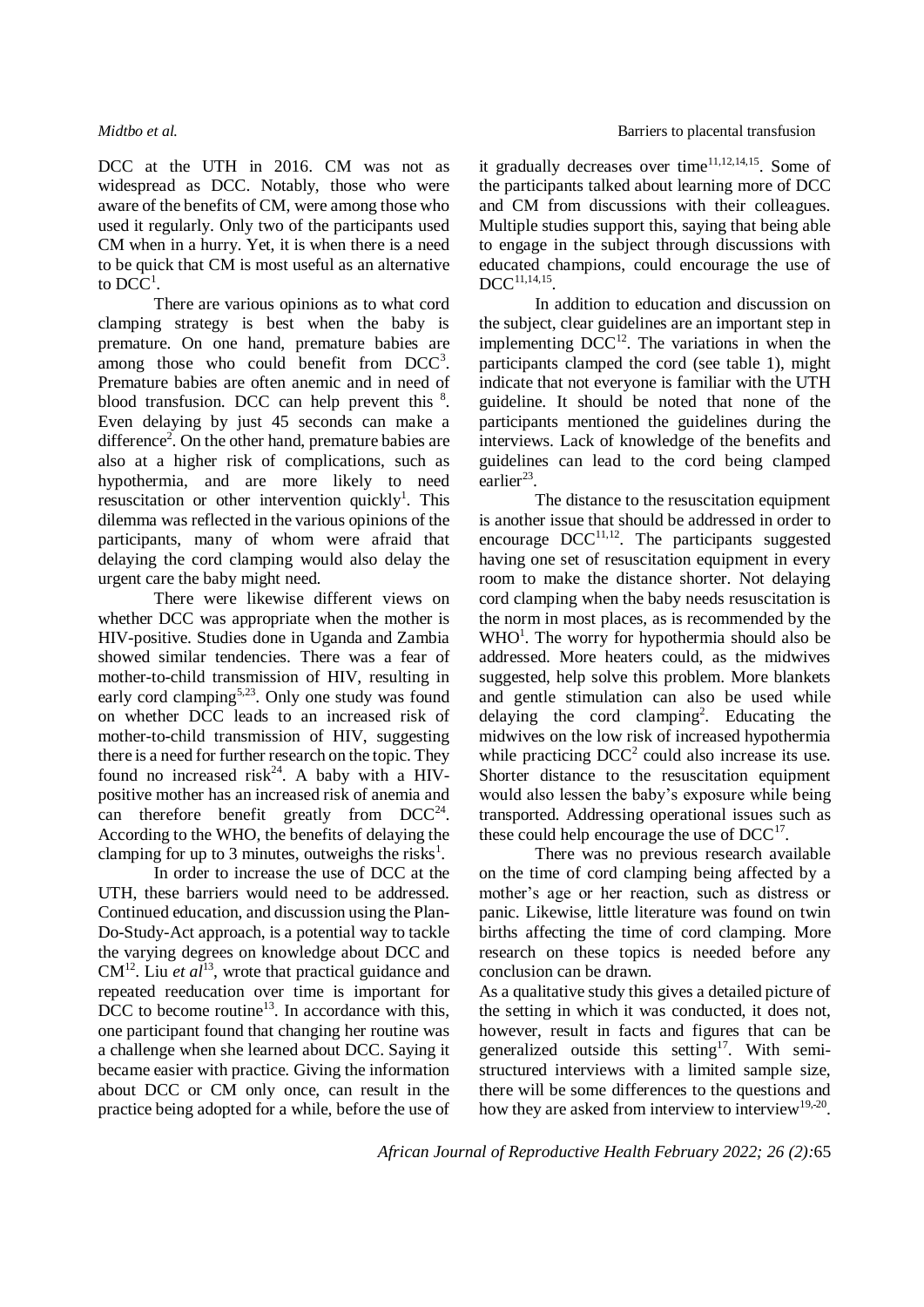The analysis method used, while providing an orderly way of looking at the relevant themes, does presuppose that the statements in the different interviews can be linked through themes. It is, therefore, important to keep in mind the settings and nuances of the different statements<sup>21</sup>. The study might also be limited by the main researcher being new to the field of study.

## **Conclusion**

Overall, the midwives in this study had already come a long way in implementing DCC and were motivated to continue. To do this, they expressed a need for more training and equipment. One of the most mentioned challenges to DCC at the UTH was the workload. Furthermore, there was a need for resuscitation equipment close to the mothers. The midwives were also worried about hypothermia, because of the lack of heaters, and would sometimes clamp early so they could move the baby to warmer room. The mother's condition could sometimes lead to the cord being clamped early. Her being HIV positive or bleeding severely were mentioned as examples of this. Twins, and younger mothers reacting negatively, were mentioned as challenges to DCC as well. There was however little information on these topics, and more research is needed. Prematurity would sometimes lead to early cord clamping. This was partly due to the need for immediate medical attention, but likewise because of lack of knowledge around the benefits of DCC for premature infants. Several of the participants uttered a wish for more training and information on DCC, both to refresh their knowledge and to learn more. There was particularly a need for more information about CM, as not everyone knew of it, or its benefits. Further education on when it is appropriate to cut early, and when it is possible to wait could contribute to DCC being performed more consistently. In conclusion, there appears to be a need for more resources, clear and available guidelines, and repeated training on DCC and CM.

## **References**

1. WHO. WHO Guidelines Approved by the Guidelines Review Committee. Guideline: Delayed Umbilical Cord Clamping for Improved Maternal and Infant Health and Nutrition Outcomes. Geneva: World

Health Organization. Copyright World Health Organization 2014; 2014. Available from: https://www.who.int/nutrition/publications/guideline s/cord\_clamping/en/

- 2. Katheria AC, Lakshminrusimha S, Rabe H, McAdams R and Mercer JS. Placental transfusion: a review. Journal of Perinatology. 2016 Sep 22; 37(2):105-111. Available from: doi:10.1038/jp.2016.151 https://www.nature.com/articles/jp2016151#citeas
- 3. Fogarty M, Osborn DA, Askie L, Seidler AL, Hunter K, Lui K, Simes J and Tarnow-Mordi W. Delayed vs early umbilical cord clamping for preterm infants: a systematic review and meta-analysis. American Journal of Obstetrics & Gynecology. 2018 Jan;218(1):1-18. Available from: doi:10.1016/j.ajog.2017.10.231 https://www.sciencedirect.com/science/article/pii/S0 002937817314394
- 4. Mwamba B. Implementation of Delayed Cord Clamping in Seven Midwifery Training Schools of Zambia. Newborn and Infant Nursing Reviews. 2015 Sep;15(4):163-164. Available from: doi:10.1053/j.nainr.2015.09.011 https://www.researchgate.net/publication/28253494 3\_Implentation\_of\_Delayed\_Cord\_Clamping\_in\_Se ven\_Midwifery\_Training\_Schools\_of\_Zambia
- 5. Vivio D, Fullerton JT, Forman R, Mbewe RK, Musumali M and Chewe PM. Integration of the Practice of Active Management of the Third Stage of Labor Within Training and Service Implementation Programming in Zambia. JMWH. 2010 Jan 21;55(5): 447-454. Available from: doi: 10.1016/j.jmwh.2010.02.015. https://onlinelibrary.wiley.com/doi/full/10.1016/j.jm wh.2010.02.015
- 6. WHO. WHO Guideline On Use Offerritin Concentrationsto Assess Iron Status In Individuals And Populations. Switzerland: World Health Organization. Copyright World Health Organization; 2020 [cited 2021 Oct10]. Available from: https://www.who.int/publications/i/item/978924000 0124
- 7. McDonald SJ, Middleton P, Dowswell T and Morris PS. Effect of timing of umbilical cord clamping of term infants on maternal and neonatal outcomes. Cochrane Database System Reviews [Internet]. 2013 [cited 2019 Jul 20] Available from: https://www.cochranelibrary.com/cdsr/doi/10.1002/ 14651858.CD004074.pub3/epdf/full
- 8. Peven K, Bick D, Purssell E, Rotevatn TA, Nielsen JH and Taylor C. Evaluating implementation strategies for essential newborn care interventions in low- and low middle-income countries: a systematic review. Health Policy Planning. 2020;35(2):47-65. Available from: doi:10.1093/heapol/czaa122 https://pubmed.ncbi.nlm.nih.gov/33156939/
- 9. Rabe H, Jewison A, Alvarez RF, Crook D, Stilton D, Bradley R and Holden, D. Milking Compared With Delayed Cord Clamping to Increase Placental Transfusion in Preterm Neonates. Obstet Gynecol. 2011 Feb;117(2): 205-211. Available from: